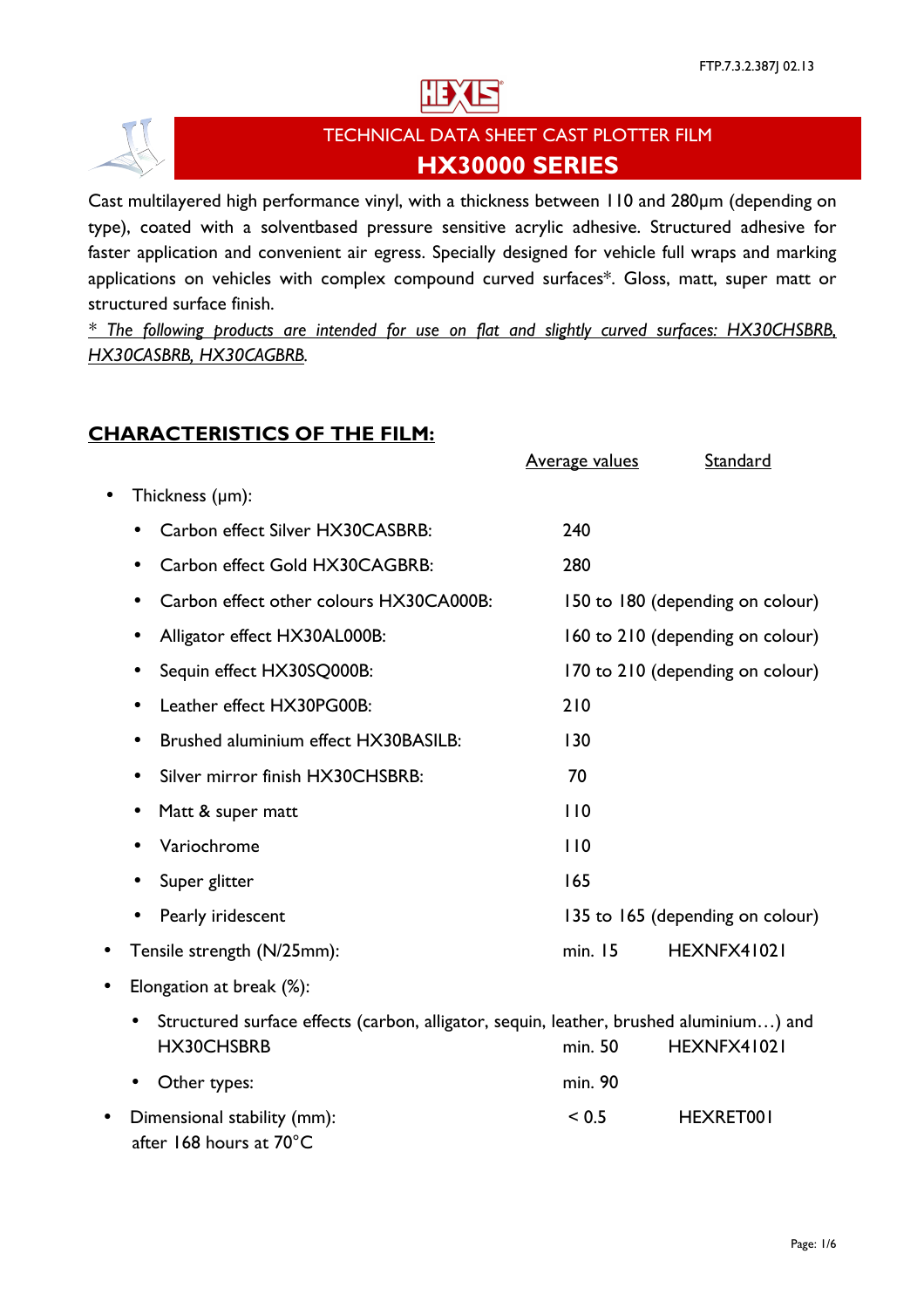### LINER:

- Embossed siliconed liner
- Stable under hygrometric variations

## ADHESIVE PROPERTIES:

(Average values measured at the time of the issue of this data sheet)

| (N/25mm)                                                     | <b>HX30C</b><br>(carbon<br>effect)<br>000 <sub>X</sub> | <b>HX30CASBRB</b><br>(carbon<br>effect<br>silver) | HX30C<br>(carbon<br>effect<br><b>AGBRB</b><br>(piog | HX30AL000B<br>(alligator<br>effect) | HX30SQ000B<br>(sequin<br>effect) | HX30PG00DB<br>(leather<br>effect) | (brushed<br>H)X30B<br>aluminium<br>ASIL<br>effect)<br>ω | HX30CHSBRB<br>(silver<br>mirror<br>finish) | (matt,<br><b>Other</b><br>variochrome, glitter)<br>type | Standard  |
|--------------------------------------------------------------|--------------------------------------------------------|---------------------------------------------------|-----------------------------------------------------|-------------------------------------|----------------------------------|-----------------------------------|---------------------------------------------------------|--------------------------------------------|---------------------------------------------------------|-----------|
| Peel on glass at 180° -<br>20 minutes after application      | 23                                                     | 12                                                | 4                                                   | 20                                  | 26                               | 32                                | 24                                                      | 4                                          | 25                                                      | HEXFTM001 |
| Peel on glass at $180^\circ$ –<br>24 hours after application | 26                                                     | 4                                                 | 18                                                  | 25                                  | 30                               | 31                                | 26                                                      | 18                                         | 26                                                      |           |
| Initial tack                                                 | 24                                                     | 13                                                | 20                                                  | 26                                  | 27                               | 36                                | 23                                                      | 13                                         | 23                                                      | HEXFTM009 |
| Release                                                      | 0.40                                                   | 0.30                                              | 0,30                                                | 0.30                                | 0.30                             | 0.30                              | 0.40                                                    | 0.40                                       | 0.30                                                    | HEXFTM003 |

• Resistance to solvents: the adhesive is resistant to most chemicals (alcohol, diluted acids, oils and hydrocarbons).

# RECOMMENDATIONS:

- Recommended minimum application temperature: +18°C (64°F). Apply preferably between 20°C and 25°C (68°F and 77°F).
- Usage temperature range: -40°C to +90°C (-40 °F to +194°F).
- Conformable, particularly suitable for vehicles.
- The conformability of the HX30CASBRB and the HX30CAGBRB is relative. In order to preserve the gloss / chrome appearance, it is important to comply with two conditions during the application of these products:
	- Keep the deformation of the film below 10%.
	- The heating must be carried out with care: do not concentrate the airflow on a small surface.
- The HX30000 films with structured surfaces (carbon, alligator, sequin, leather…) are fragile products. The heating and re-heating steps require particular attention. Indeed, heating phases that are too long or too localised may lead to a tearing of the film.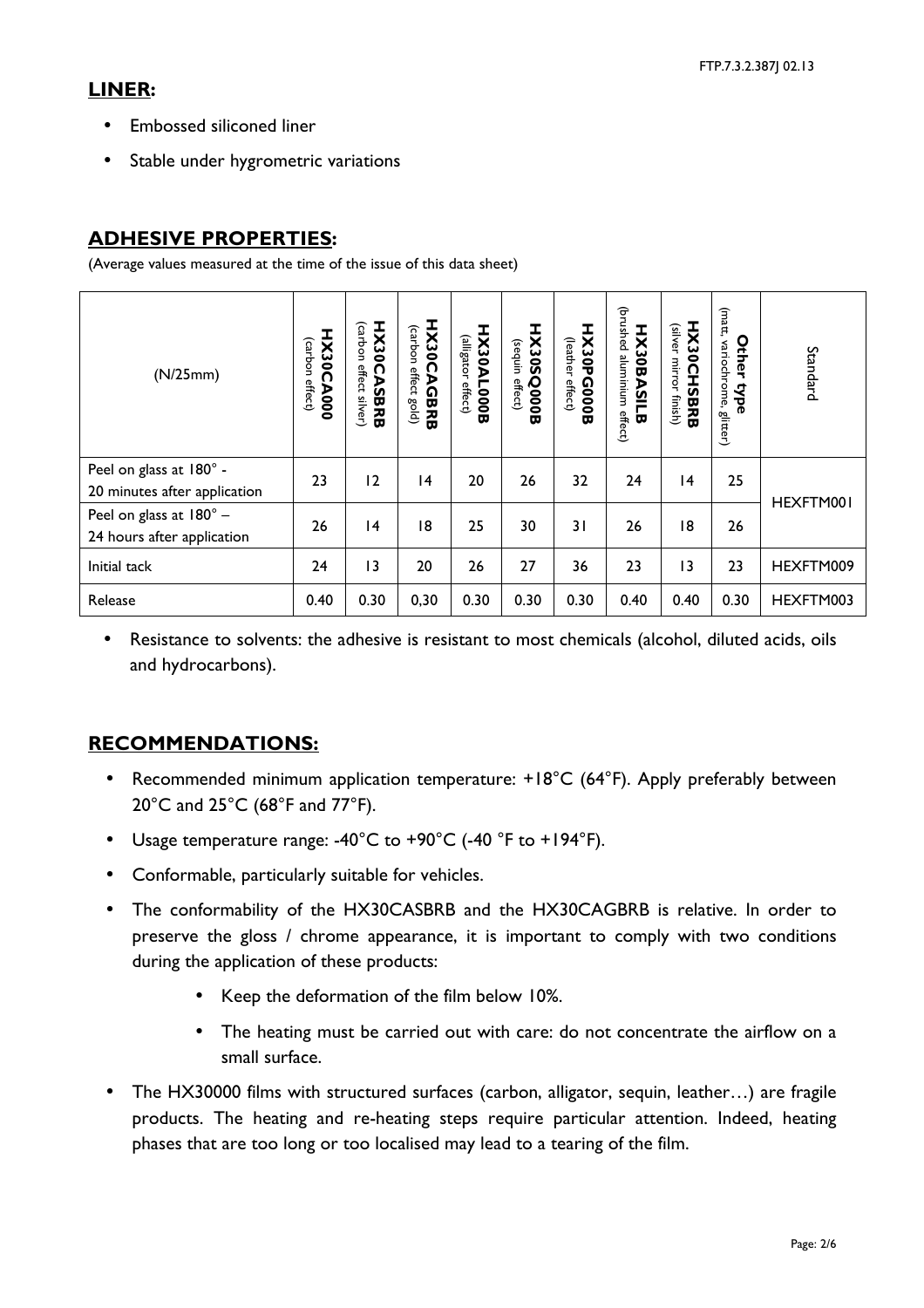- During removal the structured products tend to tear along the pattern of the structure.
- The HX30CA000 carbon effect (except HX30CA890B) is a fragile product and is easily scratched or marked. Handle with care.
- Matt (or super matt) colours are fragile and easily scratched or marked. Handle with care. If any traces remain after application, they can be attenuated by slightly heating (max. 90°C /194°F) the surface with a heat gun.
- For certain surface structures (alligator, sequin, leather) the repetition of the pattern may give the impression of a raster, in particular if the product is applied on large surfaces.
- Because of their particular structure matt films may get more easily dirty than gloss PVC films. This type of film may require more frequent and/or longer cleaning. The cleaning may be more difficult for films exposed to a particularly dirty environment (e.g. race cars, rallye cars…).
- The **HX30CHSBRB** (silver mirror) is a technical product that requires particular attention during application:
	- Handle the film on its liner with great care:
		- Do not fold the film as long as it is still in contact with its liner. Any creases will result in slight marks on the film that cannot be removed later. Once the film is peeled off the liner it may be folded without any risk of damage.
		- Do not roll up the film too tightly (do not roll up without core, for example) as this will risk tunnelling between the film and the liner and mark the film irreversibly.
	- The HX30CHSBRB is more rigid than the other products of the HX30000 series and needs more strength for the same deformation. Wraps on large surfaces may require two installers and more time than other products of the HX30000 series.
	- Be careful not to go beyond the limits of the product: the HX30CHSBRB may show a slight irreversible alteration of appearance (whitening, loss of gloss), if the film is stretched / deformed beyond its limits.
	- Due to its mirror finish the HX30CHSBRB stores heat rapidly and durably. The temperature rise of the film during the application with a heat gun is faster and more durable than in the case of the other products of the HX30000 series. This behaviour must be taken into account during installation. Take particular care not to burn yourself when touching the film.
	- If any bubbles appear during application, do not pierce them or the film may be permanently damaged!
	- For a perfect finish and a true mirror finish clean the target surface with the ECLAT'MAX cleaner. Careful: do not clean within less than 24 hours after the installation of the film.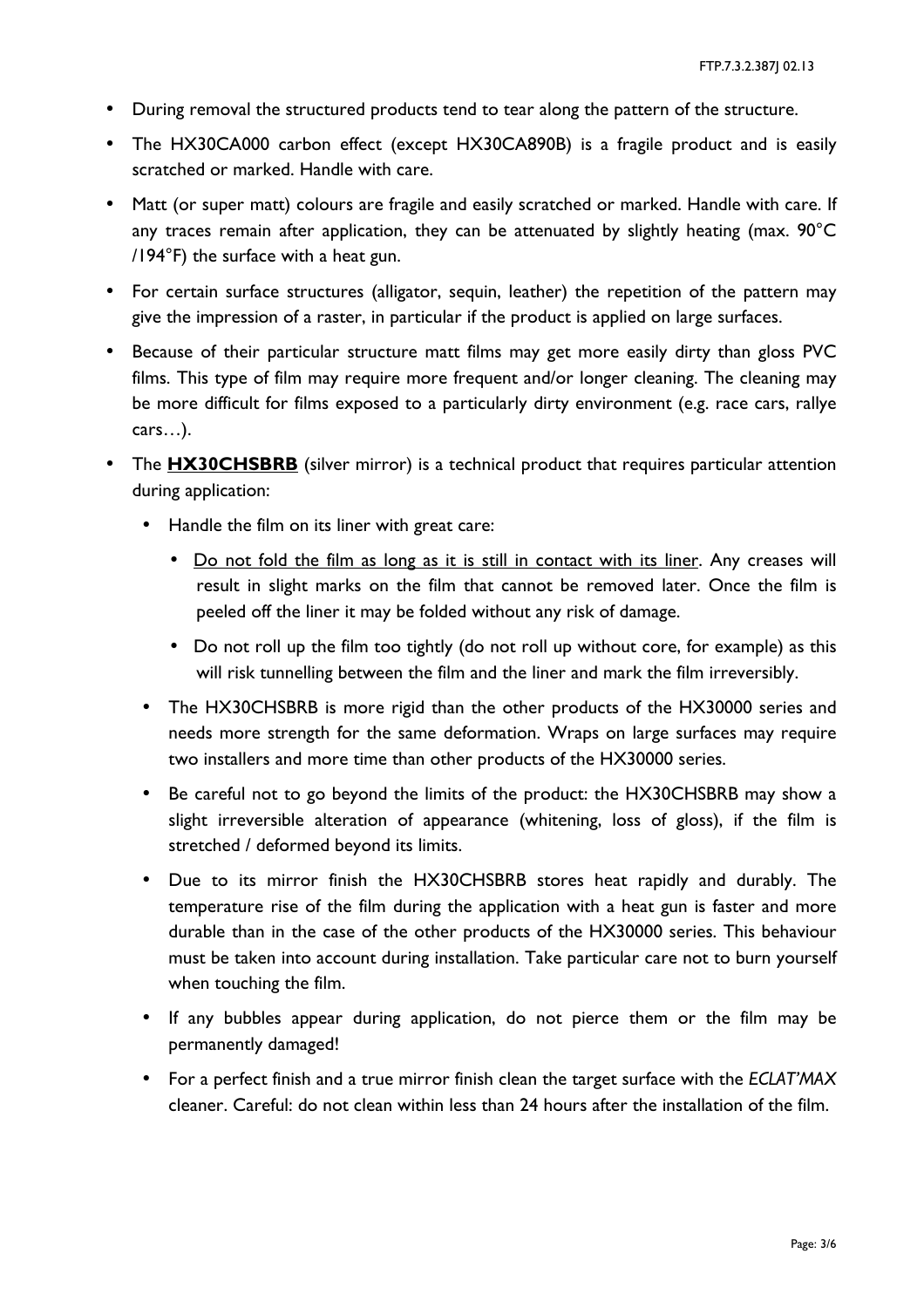- For further information about the application of the CAST HX30000 film please refer to the Technical Bulletins for the HX20000-HX3000 under Professionals/Data Sheets on our website.
- The colour of the films is controlled by Hexis in order to ensure faithful reproduction of colour tints. Nevertheless, in the case of installs that require the use of several rolls of the same colour, Hexis recommends to use only one lot number of this colour.
- In the case of painted substrates self-adhesive media must only be applied onto the undamaged original paintwork. If the paint is not the original paintwork and/or if it is damaged, the application and the removal are at the installer's risk.
- Recommendation (whenever possible): Sunlight and prolonged exposure to weather and pollution may provoke ageing of the film<sup>(1)</sup>. A vehicle wrapped with HX30000 film must be protected from the sun and weather (rain, dew…) as often as it is possible: during the day, park in the shade; during the night, park the car in a closed garage (otherwise cover the vehicle with a loose protective cover).

## ADHESIVE:

- Acrylic solvent based
- Structured adhesive for faster installation and air egress
- Immediate and permanent adhesion; optimum adhesion after 24 hours of contact
- Dry application

#### STORAGE:

• Shelf life (before application):

2 years if stored unopened in its original packing at a temperature between +15°C and +25°C (+59°F to +77°F) and 30 to 70 % relative humidity.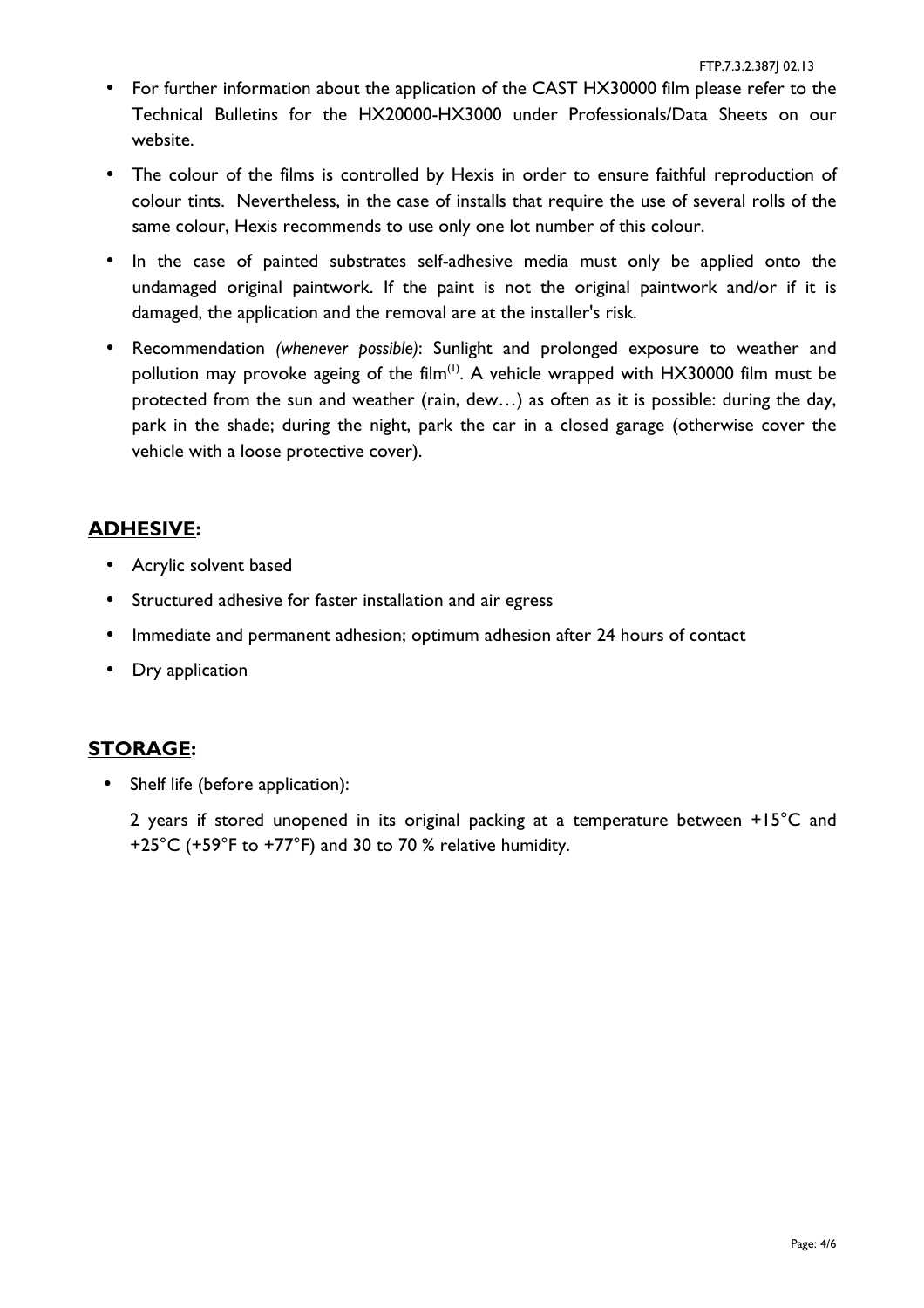### INDICATIVE DURABILITIES:

- The pigments (colouring) of the PVC influence the durability of the colours. An estimate of the durability is obtained by aging tests of the CAST HX30000 under UV-rays and by natural exposure.
- The durability does not cover any alterations from scratches or due to contamination of the product occurring during the application or the life cycle of the product.

| <b>Tinge</b>                                                                                         | Indicative durability (years) $(2)$<br>Vertical exposure (±10°)<br><b>Central European climate</b> |  |  |  |
|------------------------------------------------------------------------------------------------------|----------------------------------------------------------------------------------------------------|--|--|--|
| Range I: White, matt blacks                                                                          | 10                                                                                                 |  |  |  |
| Range 1: Colours, toher matt tinges                                                                  | 8                                                                                                  |  |  |  |
| Range 2: Variochrome                                                                                 |                                                                                                    |  |  |  |
| Range 3: Carbon texture HX30CAxxxB                                                                   | 5                                                                                                  |  |  |  |
| Range 2: Brushed aluminium HX30BASILB                                                                |                                                                                                    |  |  |  |
| Range 4: Alligator, sequin, leather structure (except gold and silver)                               |                                                                                                    |  |  |  |
| Range 4: Gold and silver carbon texture HX30CAGRBR, HX30CASBRB                                       | 4                                                                                                  |  |  |  |
| Range 5: Chrome                                                                                      |                                                                                                    |  |  |  |
| Range 3: Super glitter HX30SxxxB                                                                     |                                                                                                    |  |  |  |
| Range 3: Pearly iridescent (HX30JIMB, HX30OPAB, HX30RGOB, HX30VBOB,<br>HX30BNEB, HX30BDMB, HX30GDPB) | 2                                                                                                  |  |  |  |

Chart I: vertical durabilities<sup>(2)</sup> Central Europe

• The results above are obtained in particular under vertical (±10°) outdoor exposure. The durability conditions indicated in Chart 1 are inherent to this position up to a few degrees. Any other position accentuates the climatic impact and an alteration of gloss, colour and even a slight powder effect may occur. An application on a vehicle engine hood is particularly harsh because of the horizontal exposure and the heat coming from the engine.